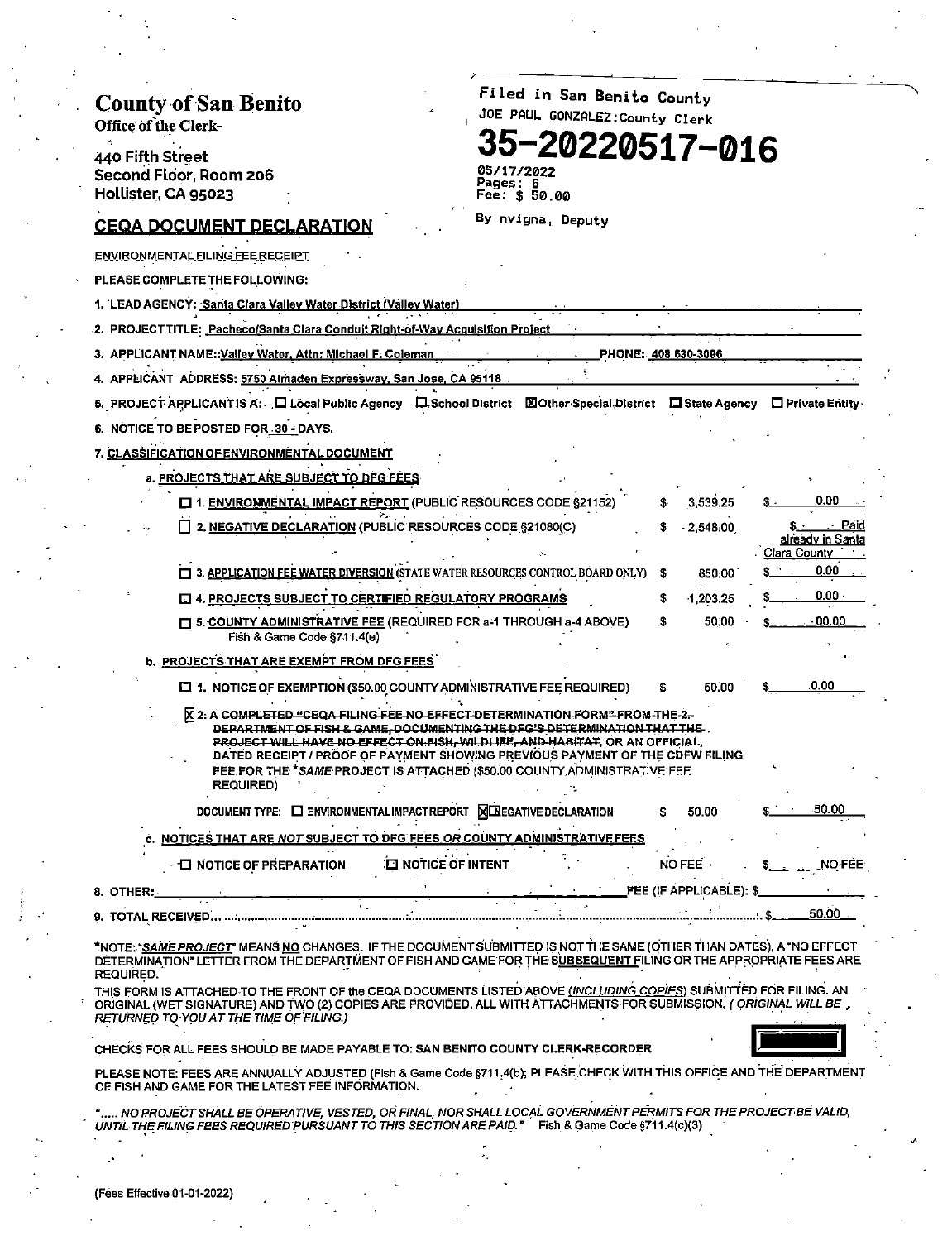#### RECEIPT NUMBER:  $35 - 20220517 - 016$  -

STATE CLEARINGHOUSE NUMBER (If applicable)

| SEE INSTRUCTIONS ON REVERSE. TYPE OR PRINT CLEARLY.                                                                                                                                                                        |                                           |                                        |                                                |
|----------------------------------------------------------------------------------------------------------------------------------------------------------------------------------------------------------------------------|-------------------------------------------|----------------------------------------|------------------------------------------------|
| <b>LEAD AGENCY</b>                                                                                                                                                                                                         | <b>LEADAGENCY EMAIL</b>                   |                                        | <b>DATE</b>                                    |
| SANTA CLARA VALLEY WATER DISTRICT (VALLEY<br>mcoleman@valleywater.org                                                                                                                                                      |                                           |                                        | 05/17/2022                                     |
| COUNTY/STATE AGENCY OF FILING                                                                                                                                                                                              |                                           |                                        | <b>DOCUMENT NUMBER</b>                         |
| <b>SAN BENITO</b>                                                                                                                                                                                                          |                                           |                                        |                                                |
| <b>PROJECT TITLE</b>                                                                                                                                                                                                       |                                           |                                        |                                                |
| PACHECO/SANTA CLARA CONDUIT RIGHT-OF-WAY ACQUISITION PROJECT                                                                                                                                                               |                                           |                                        |                                                |
|                                                                                                                                                                                                                            |                                           |                                        |                                                |
| PROJECT APPLICANT NAME                                                                                                                                                                                                     | <b>PROJECT APPLICANT EMAIL</b>            |                                        | <b>PHONE NUMBER</b>                            |
| VALLEY WATER, ATTN: MICHAEL F. COLEMAN                                                                                                                                                                                     | mcoleman@valleywater.org                  |                                        | $(408)$ 630-3096                               |
| PROJECT APPLICANT ADDRESS                                                                                                                                                                                                  | <b>CITY</b>                               | <b>STATE</b>                           | <b>ZIP CODE</b>                                |
| 5750 ALMADEN EXPRESSWAY                                                                                                                                                                                                    | <b>SAN JOSE</b>                           | CA                                     | 95118                                          |
| PROJECT APPLICANT (Check appropriate box)                                                                                                                                                                                  |                                           |                                        |                                                |
| Local Public Agency<br><b>School District</b>                                                                                                                                                                              | X Other Special District                  | State Agency                           | <b>Private Entity</b>                          |
| <b>CHECK APPLICABLE FEES:</b><br>Environmental Impact Report (EIR)<br>K Mitigated/Negative Declaration (MND)(ND)<br>□ Certified Regulatory Program (CRP) document - payment due directly to CDFW<br>$\Box$ Exempt from fee |                                           | \$3,445.25<br>\$2,480.25<br>\$1,171.25 | <u> The Communication of the Communication</u> |
| Notice of Exemption (attach)                                                                                                                                                                                               |                                           |                                        |                                                |
| CDFW No Effect Determination (attach)                                                                                                                                                                                      |                                           |                                        |                                                |
| K Fee previously paid (attach previously issued cash receipt copy)                                                                                                                                                         |                                           |                                        |                                                |
| K Water Right Application or Petition Fee (State Water Resources Control Board only)                                                                                                                                       |                                           | \$850.00<br>S                          |                                                |
| □ County documentary handling fee                                                                                                                                                                                          |                                           | \$                                     | \$50.00                                        |
| $\Box$ Other                                                                                                                                                                                                               |                                           | \$                                     |                                                |
| <b>PAYMENT METHOD:</b>                                                                                                                                                                                                     |                                           |                                        |                                                |
| KI Check<br>Other<br>$\Box$ Cash<br>$\Box$ Credit<br>П                                                                                                                                                                     | <b>TOTAL RECEIVED</b>                     | s.                                     | \$50.00                                        |
| <b>SIGNATURE</b>                                                                                                                                                                                                           | AGENCY OF FILING PRINTED NAME AND TITLE   |                                        |                                                |
| (V) ancy Vigna                                                                                                                                                                                                             | Nancy Vigna, Deputy County Clerk-Recorder |                                        |                                                |

Ñ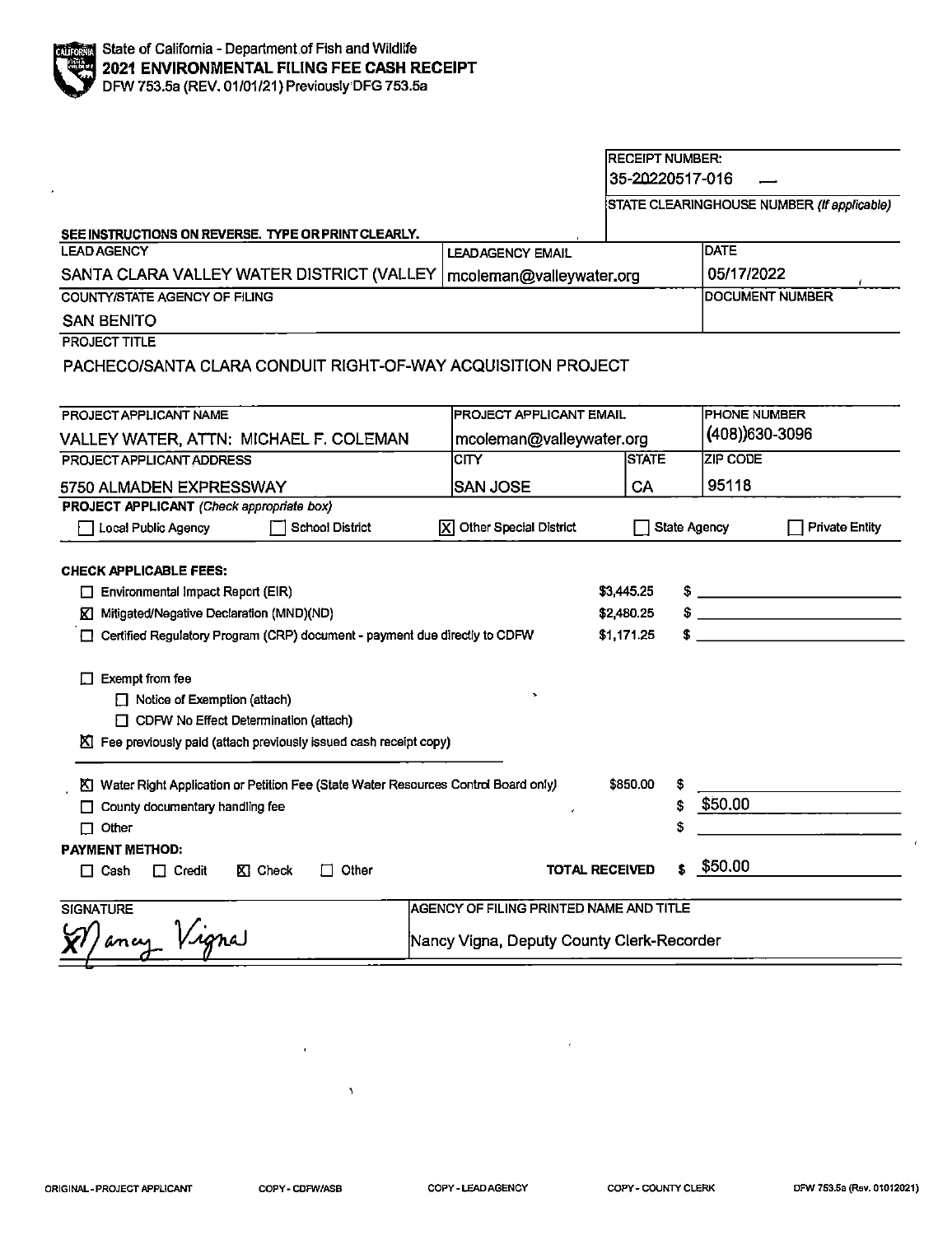## 5/4/22, 4:32 PM



# Santa Clara County Clerk-Recorder

**Online Services** 

There are a variety of ways you can access Services at The Clerk-Recorder's Office. You may visit in person but, for the most efficient and least amount of wait time, we suggest. the convenience of booking an appointment to have a set time for your service. Most of our services can also be accessed more conveniently through our Remote Services or by Drop box.

alread

to Stale of  $CA$ . از د بژ  $4$  Court

 $\rho \geqslant c$ 

**Self-Service** 

Please visit the Office of the Clerk Recorder web site at WWW.CLERKRECORDER.ORG.

**Previous Result** ು

Next Result

| Document Type                                           |                                                                   |
|---------------------------------------------------------|-------------------------------------------------------------------|
| $\overline{\mathcal{L}}$<br><b>ENVIRONMENTAL FILING</b> |                                                                   |
| 2 V<br><b>Filing Information</b>                        | <b>KY</b><br>33<br>an i<br>الأمراء<br>4.8<br>Ъh.<br>ri e ag       |
| <b>Filing Number:</b><br><b>ENV23885</b>                | <b>Filing Date:</b><br>04/04/2022                                 |
| <b>Posting Expiration Date:</b><br>05/04/2022           | ·· Total Fees:<br>\$2,598.00                                      |
| <b>Number Pages:</b>                                    | <b>Filing Type:</b><br>Mitigated/Negative Declaration (MND)(ND)   |
| ार्टी स्क्र<br><b>Applicant</b>                         | <u>ਇਕ ਅਨੁਨਾਨ ਨੂੰ ਦੋਸ਼ ਦੇ ਸ਼ਾਮਦ ਸ਼</u><br><b>WELLER TELEVISION</b> |
| Project Applicant:<br>Other Special District            |                                                                   |

**Lead Agency:** SANTA CLARA VALLEY WATER DISTRICT (VALLEY WATER) Applicant: VALLEY WATER, ATTN. MICHAEL F. COLEMAN, ENVIRONMENTAL PLANNER Project Title:

PACHECO/SANTA CLARA CONDUIT RIGHT-OF-WAY ACQUISITION PROJECT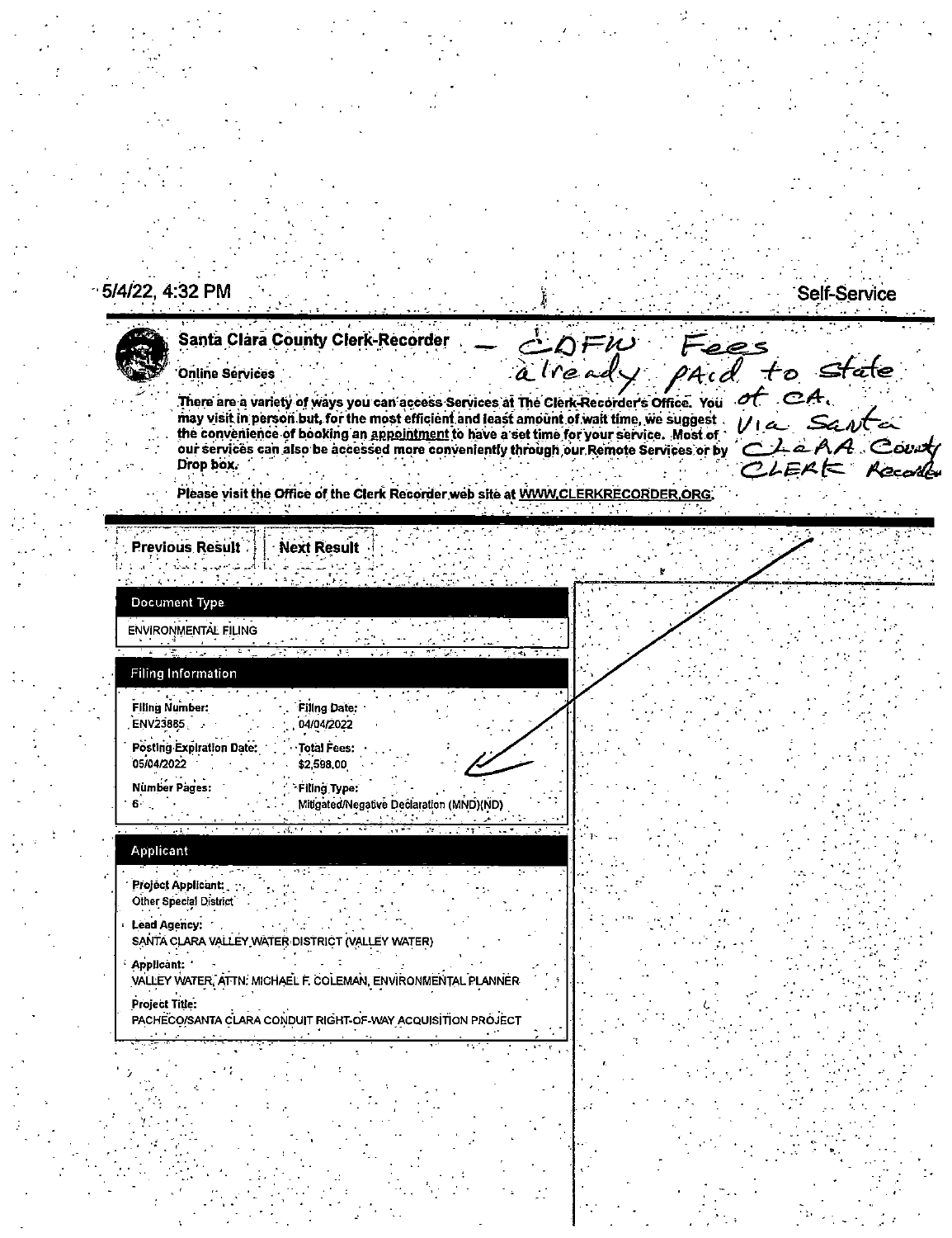### **County of Santa Clara**

Office of the County Clerk-Recorder **Business Division** 



**County Government Center** 70 West Hedding Street, E. Wing, 1st Floor San Jose, California 95110 (408) 299-5688

#### **CEQA DOCUMENT DECLARATION**

**ENVIRONMENTAL FILING FEE RECEIPT** 

PLEASE COMPLETE THE FOLLOWING:

1. LEAD AGENCY: Santa Clara Valley Water District (Valley Water)

2. PROJECT TITLE: Pacheco/Santa Clara Conduit Right-of-Way Acquisition Project

3. APPLICANT NAME: Valley Water, Attn: Michael F. Coloman, Environmental Planner PHONE: 40B-265-2607

4. APPLICANT ADDRESS: 5750 Almaden Expressway San Jose, CA 95118

5. PROJECT APPLICANT IS A: □ Local Public Agency □ School District □ Other Special District □ State Agency □ Private Entity

30 6. NOTICE TO BE POSTED FOR DAYS.

7. CLASSIFICATION OF ENVIRONMENTAL DOCUMENT

#### a. PROJECTS THAT ARE SUBJECT TO DEG FEES

| 1. ENVIRONMENTAL IMPACT REPORT (PUBLIC RESOURCES CODE §21152)                                                                                                                                                                                                                                                                                                                                            |   | 3,539.25                |    | 0.00          |
|----------------------------------------------------------------------------------------------------------------------------------------------------------------------------------------------------------------------------------------------------------------------------------------------------------------------------------------------------------------------------------------------------------|---|-------------------------|----|---------------|
| EI 2. NEGATIVE DECLARATION (PUBLIC RESOURCES CODE §21080(C)                                                                                                                                                                                                                                                                                                                                              |   | 2,548.00                | s. | 2,548.00      |
| 3. APPLICATION FEE WATER DIVERSION (STATE WATER RESOURCES CONTROL BOARD ONLY)                                                                                                                                                                                                                                                                                                                            | s | 850.00                  |    | 0.00          |
| D 4. PROJECTS SUBJECT TO CERTIFIED REGULATORY PROGRAMS                                                                                                                                                                                                                                                                                                                                                   | s | 1,203,26                |    | 0.00          |
| 回 5. <u>COUNTY ADMINISTRATIVE FEE</u> (REQUIRED FOR a-1 THROUGH a-4 ABOVE)<br>Fish & Game Code §711.4(e)                                                                                                                                                                                                                                                                                                 | s | 50.00                   |    | 50.00         |
| <b>b. PROJECTS THAT ARE EXEMPT FROM DFG FEES</b>                                                                                                                                                                                                                                                                                                                                                         |   |                         |    |               |
| $\Box$ 1. NOTICE OF EXEMPTION (\$50.00 COUNTY ADMINISTRATIVE FEE REQUIRED)                                                                                                                                                                                                                                                                                                                               | s | 50.00                   | s. | 0.00          |
| [1] 2. A COMPLETED "CEQA FILING FEE NO EFFECT DETERMINATION FORM" FROM THE<br>DEPARTMENT OF FISH & GAME, DOCUMENTING THE DFG'S DETERMINATION THAT THE PROJECT<br>WILL HAVE NO EFFECT ON FISH, WILDLIFE AND HABITAT, OR AN OFFICIAL, DATED RECEIPT /<br>PROOF OF PAYMENT SHOWING PREVIOUS PAYMENT OF THE DFG FILING FEE FOR THE "SAME<br>PROJECT IS ATTACHED (\$50.00 COUNTY ADMINISTRATIVE FEE REQUIRED) |   |                         |    |               |
| $\Box$ NEGATIVE DECLARATION<br>DOCUMENT TYPE: [ ENVIRONMENTAL IMPACT REPORT                                                                                                                                                                                                                                                                                                                              | s | 50.00                   |    | 0.00          |
| c. NOTICES THAT ARE NOT SUBJECT TO DFG FEES OR COUNTY ADMINISTRATIVE FEES                                                                                                                                                                                                                                                                                                                                |   |                         |    |               |
| <b>EI NOTICE OF INTENT</b><br><b>EI NOTICE OF PREPARATION</b>                                                                                                                                                                                                                                                                                                                                            |   | <b>NO FEE</b>           |    | <b>NO FEE</b> |
| 6. OTHER:                                                                                                                                                                                                                                                                                                                                                                                                |   | FEE (IF APPLICABLE): \$ |    |               |
|                                                                                                                                                                                                                                                                                                                                                                                                          |   |                         |    | 2,598.00      |

\*NOTE: "SAME PROJECT" MEANS NO CHANGES. IF THE DOCUMENT SUBMITTED IS NOT THE SAME (OTHER THAN DATES), A "NO EFFECT DETERMINATION" LETTER FROM THE DEPARTMENT OF FISH AND GAME FOR THE SUBSEQUENT FILING OR THE APPROPRIATE FEES ARE **REQUIRED.** 

THIS FORM MUST BE COMPLETED AND ATTACHED TO THE FRONT OF ALL CEQA DOCUMENTS LISTED ABOVE (INCLUDING COPIES)<br>SUBMITTED FOR FILING. WE WILL NEED AN ORIGINAL (WET SIGNATURE) AND TWO (2) COPIES. IF THERE ARE ATTACHMENTS, PLEAS

CHECKS FOR ALL FEES SHOULD BE MADE PAYABLE TO: SANTA CLARA COUNTY CLERK-RECORDER

PLEASE NOTE: FEES ARE ANNUALLY ADJUSTED (Fish & Game Code §711.4(b); PLEASE CHECK WITH THIS OFFICE AND THE DEPARTMENT OF FISH AND GAME FOR THE LATEST FEE INFORMATION.

\*... NO PROJECT SHALL BE OPERATIVE, VESTED, OR FINAL, NOR SHALL LOCAL GOVERNMENT PERMITS FOR THE PROJECT BE VALID,<br>UNTIL THE FILING FEES REQUIRED PURSUANT TO THIS SECTION ARE PAID." FISh & Game Code §711.4(o)(3)

Santa Clara County - Clerk-Recorder Office State of California

### File Number: ENV23885

**ENVIRONMENTAL FILING** No. of Pages: 6 Total Fees: \$2598.00 File Date: 04/04/2022 Expires: 05/04/2022

#### REGINA ALCOMENDRAS, Clerk-Recorder

By: Elaine Fader, Deputy Clerk-Recorder

(Fees Effective 01-01-2022)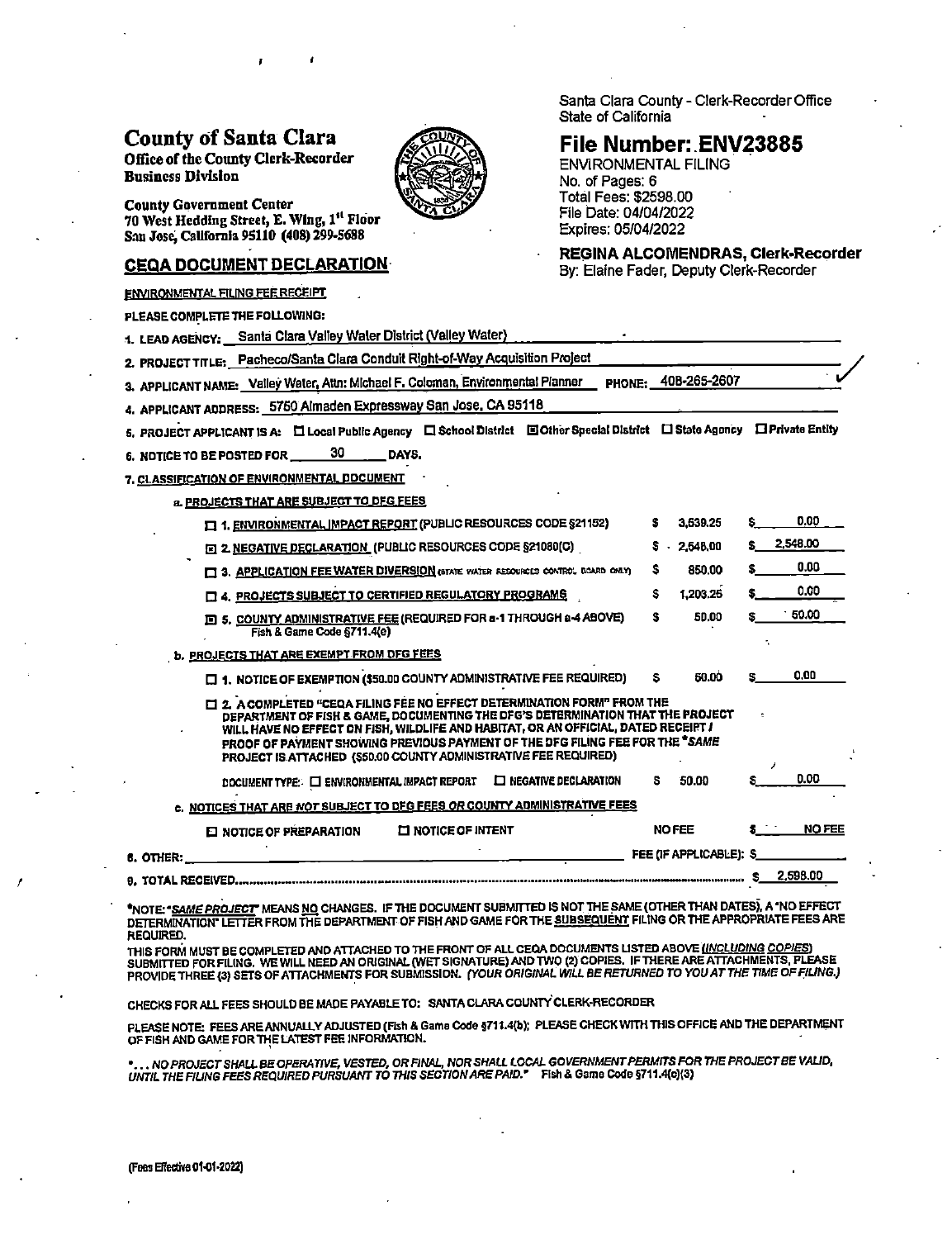| DocuSign Envelope ID: 3A570594-302F-4A44-AFDB-D6EE61894237 |
|------------------------------------------------------------|
| NOTICE OF DETERMINATION                                    |

Santa Clara Valley Water District · 5750 Almaden Expressway San Jose, CA 95118 (408) 265-2600

| ◘ | Office of Planning and Research |
|---|---------------------------------|
|   | 1400 Tenth Street, Room 121     |
|   | Casmonada CA CCO10              |

County of Santa Clara County Clerk 1400 Test Hedding Street<br>San Jose CA 95110

| Sublect:                                                                        | Filing of Notice of Determination in compliance with Section 21108 or 21152 of the Public Resource Code. |                                       |  |  |
|---------------------------------------------------------------------------------|----------------------------------------------------------------------------------------------------------|---------------------------------------|--|--|
| Telephone No:<br><b>Contact Person:</b><br>(408) 630-3096<br>Michael F. Coleman |                                                                                                          | State Clearinghouse No:<br>2021010063 |  |  |
|                                                                                 | Project Title: Pacheco/Santa Clara Conduit Right-of-Way Acquisition Project                              |                                       |  |  |
| Project Applicant: Santa Clara Valley Water District                            |                                                                                                          |                                       |  |  |

· **Project LocaUon:** The Pacheco/Santa Clara Right-of-Way Acquisition Project is located In unincorporated Santa Clara and San Benito counties. The project runs south of the Coyote Pump Station in Morgan Hill near the US Highway 101 freeway heading south into San Benito County and then runs near State Route 152 in San Benito and Santa Clara counties heading east towards San Luis Reservoir

**Project Description:** The Santa Clara Valley Water District (Valley Water) proposes to Improve pipe vault maintenance and repair access for work crews through formal agreements with landowners and cost-effective physical lmprovements'to vaults and above-ground maintenance sttes along the Santa Clara (SCC) and Pacheco (PC) conduits. The project would include acquisition of easements; construction of a new path to SCC Vault Site **8;** construction 'of gravel collars, driveways, gates, and signs; a\_nd implementation of new travel · routes near some of the 37 vaults on the existing PC and SCC conduits.

Valley Water would obtain easements from private landowners near ten vault locations and construct one new gravel path to provide all-weather access from the existing driveway at State Route 152 to SCC Vault Site 8. Valley Water also proposes the implementation of 23 new off-road travel-routes for more efficient travel and access to the vaults.

New gravel collars would be installed around the top (ground level) of 20 existing vaults to allow for safe access by maintenance personnel. The gravel collars would generally measure 32 feet by 32 feet or smaller. Valley Water would construct five new driveways to provide access from public roads to the vault locations. Sixteen (16) new gates would also be constructed at 12 locations near public roads to provide controlled access to vaults •. These Improvements (obtaining easements and new construction) will allow new operational.methods of pipeline and vault access and maintenance in areas where existing access ls currently limited. The use of allterrain vehicles would reduce or minimize the Impacts from larger vehicles during periods of wet or limiting conditions.

These improvements (obtaining easements and new construction) will allow new operational methods of · pipeline and vault access and maintenance in areas where existing access is currently limited. The use of allterrain vehicles would.reduce or minimize the impacts from larger. vehicles during periods of wet or limiting conditions. . \_ · • •

This is to advise that the Santa Clara Valley Water District, acting as a [**[8] Lead Agency D** Responsible Agency], has approved the above-described project on 2-8-2022, and has made the following determinations regarding the above-described project:

- J. The project  $[\Box]$  will  $\boxtimes$  will not] have a significant effect on the environment.<br>2.  $\Box$  An Environmental Impact Report was prepared for this project pursuant to
- An Environmental Impact Report was prepared for this project pursuant to the provisions of CEQA.
- A Mitigated Negative Declaration was prepared for this project pursuant to the provisions of CEQA.
- 3. Mitigation measures  $[2]$  were  $\Box$  were not] made a condition of the approval of the project.<br>4. A mitigation reporting or monitoring program  $[2]$  was  $\Box$  was not] adopted for this project.
- 4. A mitigation reporting or monitoring program  $[\boxtimes]$  was  $\Box$  was not] adopted for this project.<br>5. A statement of Overriding Considerations  $[\Box]$  was  $[\boxtimes]$  was not] adopted for this project.
- 5. A statement of Overriding Considerations  $\left[\prod_{n=1}^{\infty}$  was  $\log n$  adopted for this project.<br>6. Findings  $\left[\prod_{n=1}^{\infty}$  were not made pursuant to the provision of CEOA.

Findings  $[\Box]$  were  $\boxtimes$  were not] made pursuant to the provision of CEQA.

This is to certify that the Final Mitigated Negativc Declaration with comments and responses and record of project approval . is available to the General Public at:

| Santa Clara Valley Water District |
|-----------------------------------|
| 5750 Almaden Expressway           |
| $C_{\text{min}}$ Tass $C_A$ OS110 |

| San Jose, CA 95118                                |                                |           |  |
|---------------------------------------------------|--------------------------------|-----------|--|
| Signature (Public Agency): Riek I Callender, Esq. | Title: Chief Executive Officer | Date:     |  |
| Rik Callender                                     |                                | 3/29/2022 |  |
| Date Received for Filing and Posting at OPR:      |                                |           |  |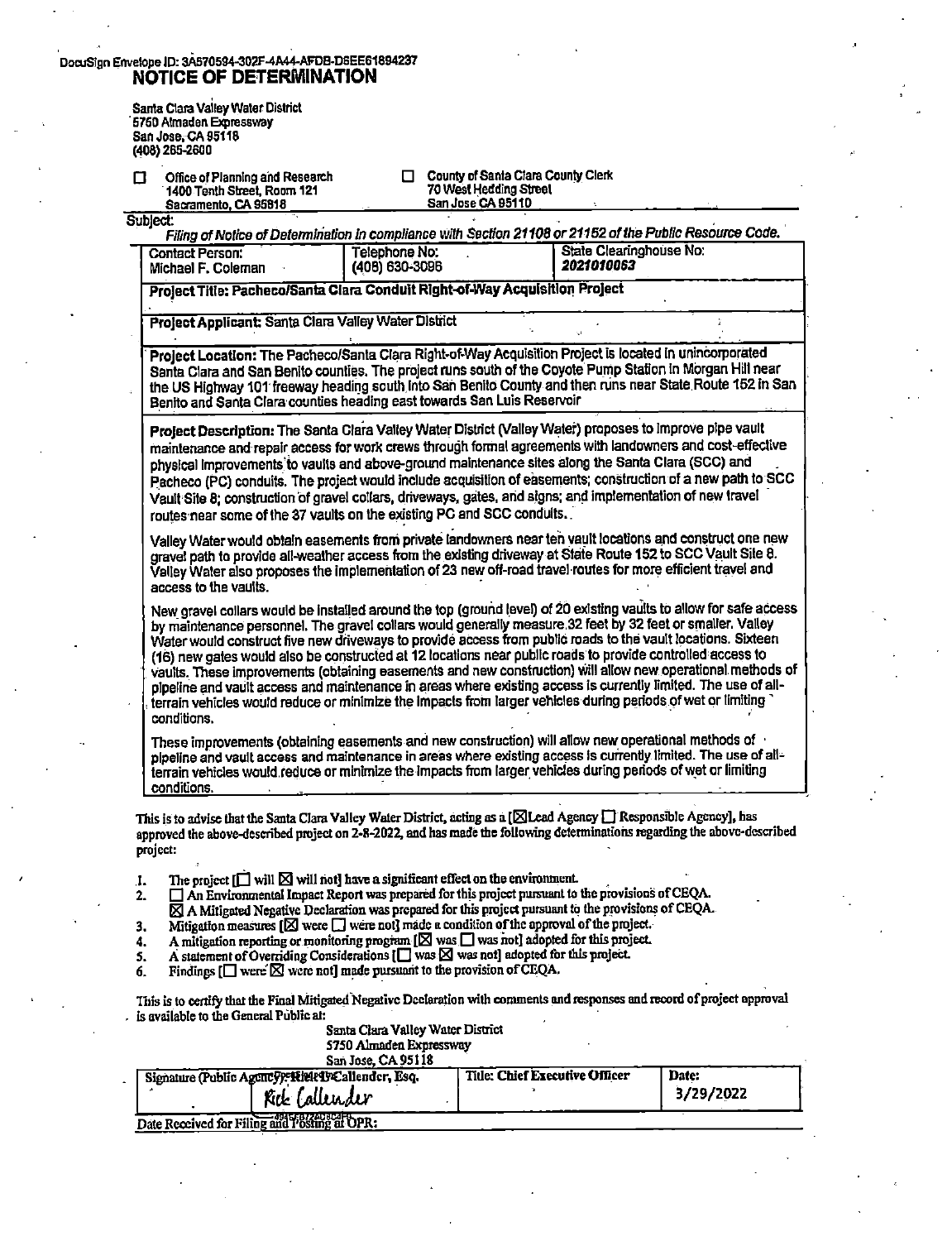**Public Hearing Notice** 

# PACHECO/SANTA CLARA CONDUIT RIGHT-OF-WAY ACQUISITION PROJECT



Pacheco/Santa Clara Conduit Right-of-Way Acquisition Project Topic:

ጉ

**Santa Clara Valley Water District** Who:

Public Hearing on Engineer's Report and CEQA Mitigated Negative What: **Declaration** 

Tuesday, February 8, 2022, at 1:00 p.m. When:

Zoom Teleconference https://valleywater.zoom.us/i/82025651780 Where:

Why:

The Santa Clara Valley Water District (Valley Water) invites you to a meeting regarding the Pacheco/Santa Clara Conduit Right-of-Way Acquisition Proiect.

The proposed works of improvement are described in the Engineer's Report for Pacheco/Santa Clara Conduit Right-of-Way Acquisition Project. The Report Is available on the water district's website: https://www.valleywater.org/public-review-documents

A copy of this Notice has been posted outside Valley Water's offices at 5700 Almaden Expressway, San Jose, CA 95118.

The Pacheco/Santa Clara Conduit Right-of-Way Acquisition Project is located along the Pacheco and Santa Clara conduits that run between the Pacheco Pumping Plant near San Luis Reservoir and the Coyote Pump Station in Morgan Hill. The Project scope includes acquiring Right-of-Way, constructing new driveways, and installing gravel collars around selected vaults on the conduits.

At the time and place fixed for the public hearing, the Board of Directors will receive comments on the Engineer's Report and the CEQA Mitigated Negative Declaration for the Project and consider approving the Project's CEQA Mitigated Negative Declaration determination in accordance with the California Environmental Quality Act. After considering the comments on the Engineer's Report, the Board will decide whether or not to proceed with the Project.

For more information about this hearing or this project, contact Rolando Bueno at (408) 630-2037 and/or Todd Inman at (408) 630-3167.

#### **IMPORTANT NOTICES**

This meeting is being held in accordance with the Brown Act, as currently in effect. Valley Water's offices are closed to the public. The 1:00 PM, February 8, 2022 public hearing will be held during a virtual Board Meeting accessible to the public at Zoom link

https://valleywater.zoom.us/i/82025651780. Document(s) associated with this hearing are available for public inspection at https://www.valleywater.org/public-review-documents.

> Attachment 5 Page 1 of 2